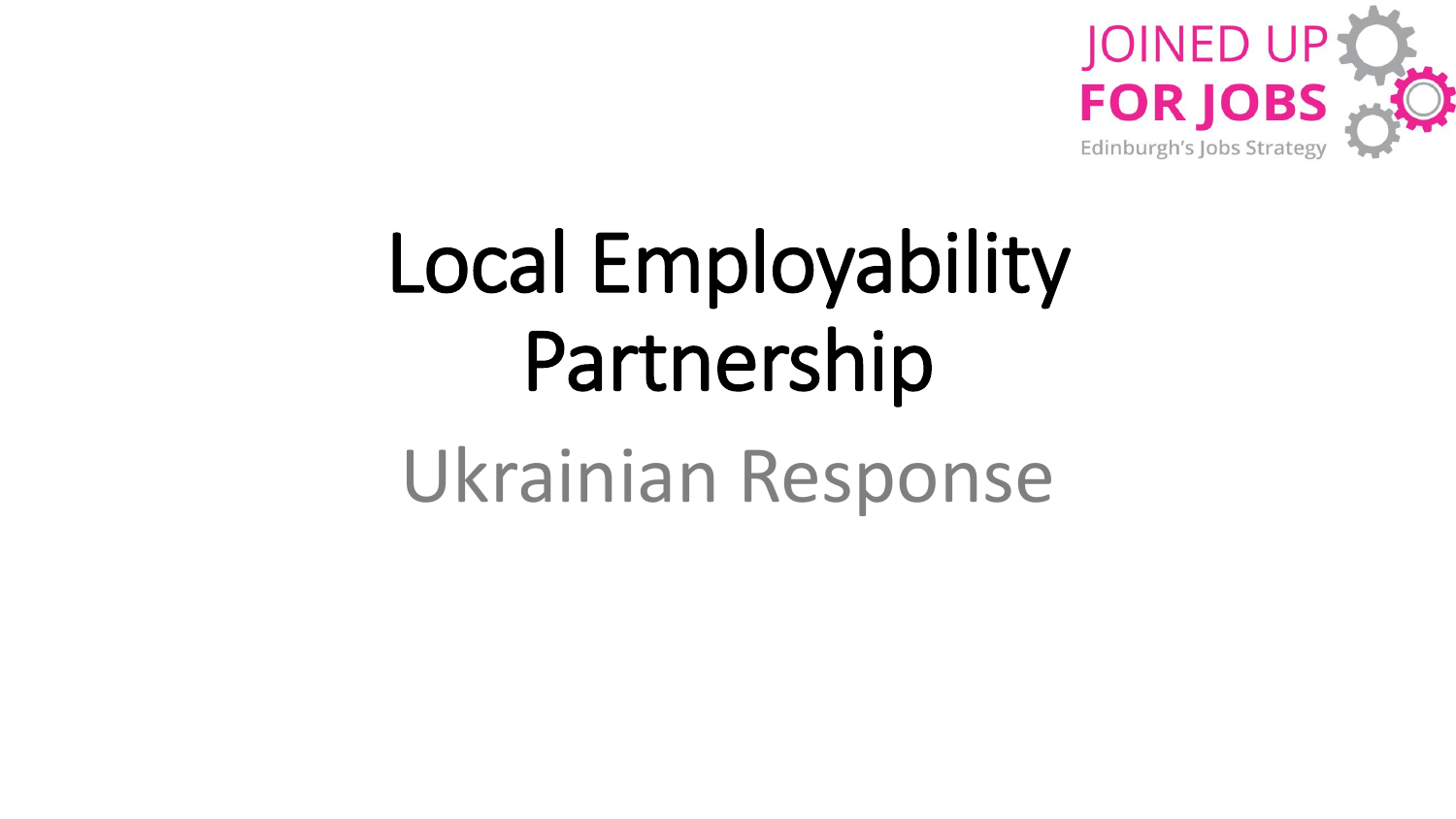

### Working together under NOLB

- Local Employability Partners come together for a joined-up response
- Job Strategy Group of key partners meet weekly
- Also attend daily Ukrainian oversight Group
- About 1000 Ukrainian refugees in the city at this moment

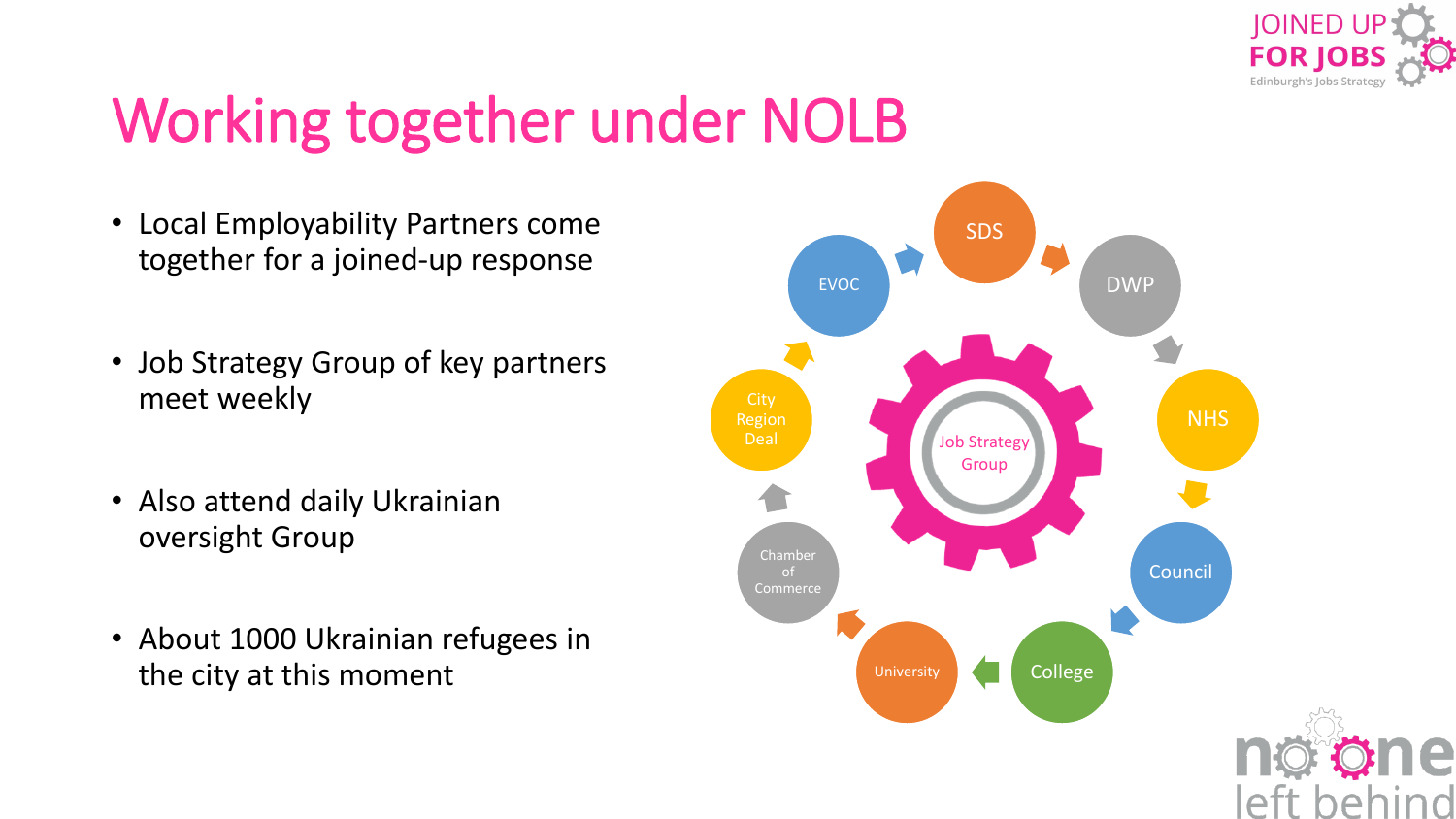

## Three Hub No Wrong Door approach

#### **Hub One: Advice Shop for benefits and income**

Advice shop has DWP and Social Security Scotland clustered alongside Council to ensure household income starts asap

#### **Hub Two: Ukrainian Association for Wellbeing and Social Support**

- LEP has provided £5,000 to the Ukrainian Association for instant poverty relief and barrier removal.
- LEP placed Family worker from project Maximise CHAI on site for holistic family support and intensive case management
- DWP onsite for support and claims alongside home office support

#### **Hub Three: FUSE Employability Support**

- Edinburgh Guarantee support helpline for safe referrals
- Range of leaflets produced by partners in Ukrainian, including benefits advice, jobs support, and labour market insights on JUFJ website
- DWP/SDS bespoke sessions for universal credit claimants
- Weekly Tuesday Job Club drop-in 1-4pm at St James Quarter/FUSE for employability support from Start Scotland, Advance, and Community Renewal.
- Post school support for Ukrainian school leavers to ensure positive destination for all co-ordinated by LEP Youth Partnership with SDS/Council
- Webinar in Ukrainian on employability support